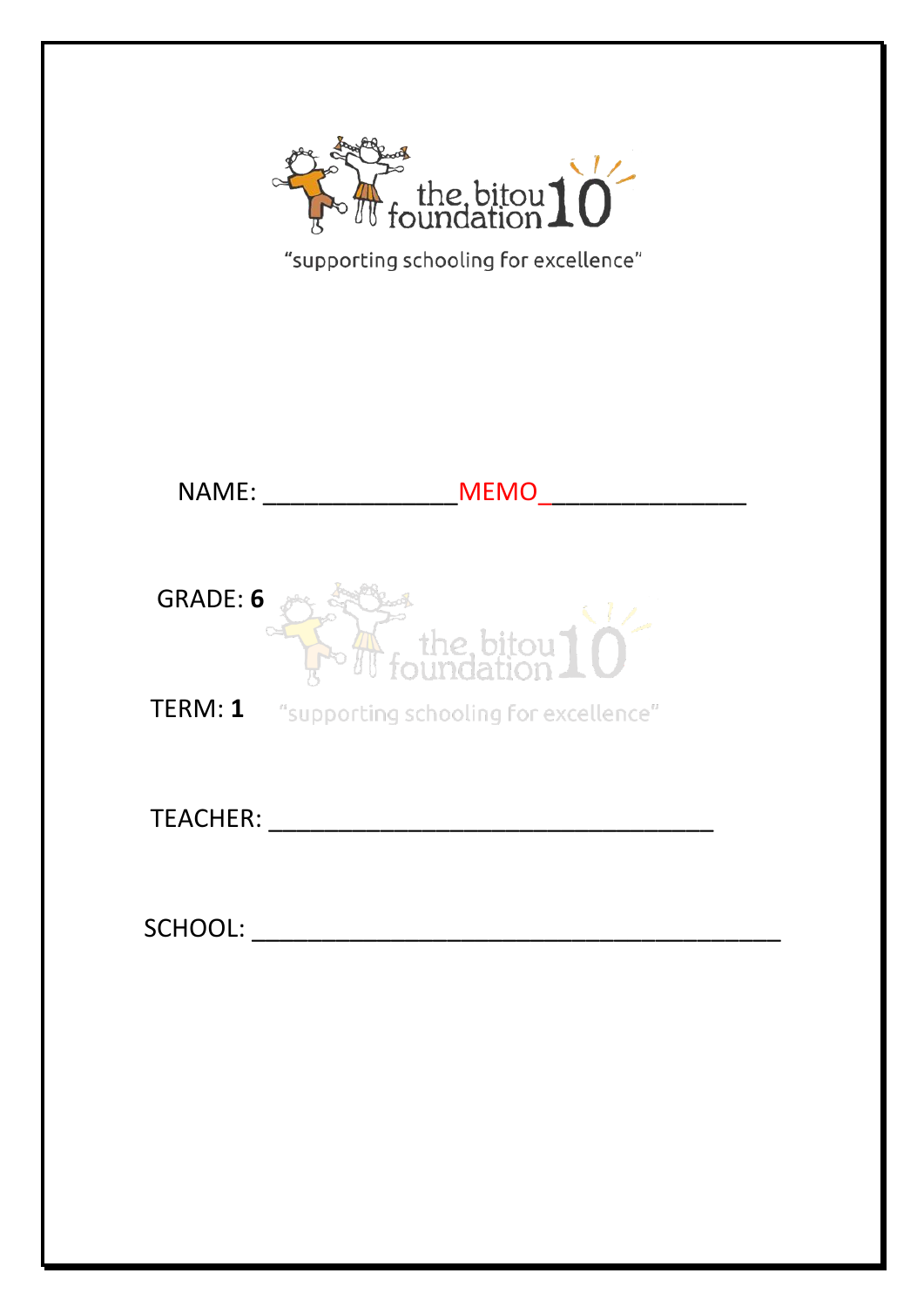#### **QUICK MATHS**

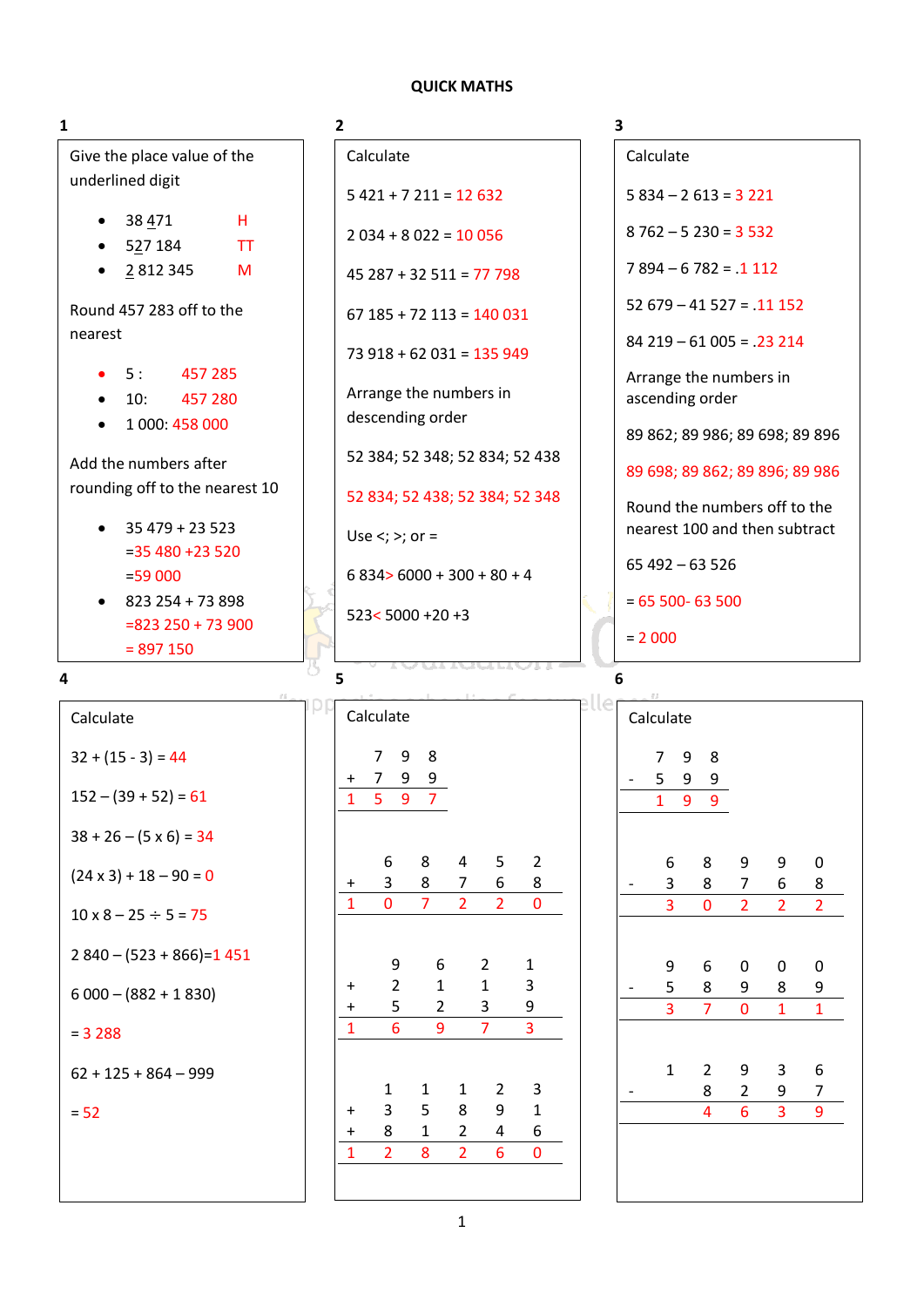#### **QUICK MATHS**

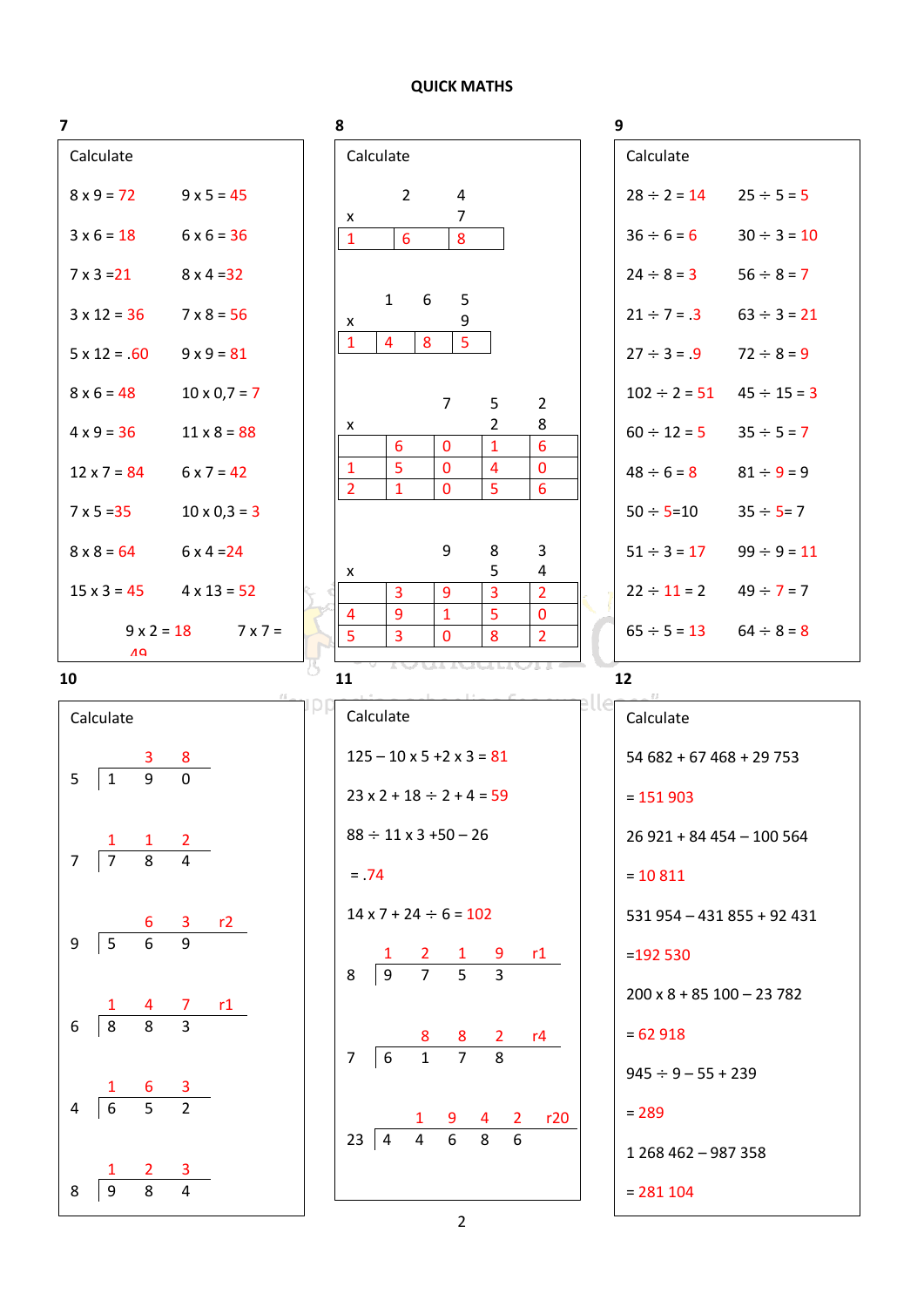# **WHOLE NUMBERS QUESTION 1 Circle the correct answer For question 1 the number 39 842 is used** 1.1 What is the place value of the underlined digit? a) Eight hundred b) A hundredth c) Hundred d) One hundred 1.2 Circle the number's correct number name a) thirty-nine eight and forty-two b) thirty-nine thousand eight hundred and forty-two c) three hundred ninety-eight thousand and forty-two d) thirty-nine million eight hundred and forty-two 1.3 The number can also be written as: a)  $30\,000 + 9\,000 + 2 + 40 + 800$ b)  $39\,000 + 8\,000 + 40 + 2$ c)  $9\,000 + 8\,000 + 400 + 20 + 3$ d)  $3000 + 90000 + 800 + 20 + 4$ 1.4 If 22 680 is added to the number, what is the new value? a) 63 542 b)  $\frac{1}{2}$  62 542 c) 63 522 d) 62 522 1.5 If 22 680 is subtracted from the number, what is the new value? a) 17 162 b) 27 162 c) 7 162 d) 17 612 1.6 Is the number an even or an odd number? EVEN NUMBER 1.7 Half the number  $39842 \div 2 = 19921$

1.8 Double the number

#### 39 842 x 2 = 79 684

1.9 Round the number off to the nearest 1000 40 000

# **QUESTION 2**

2.1 Add the following numbers

45 632 + 86 128 + 74 324= 206 084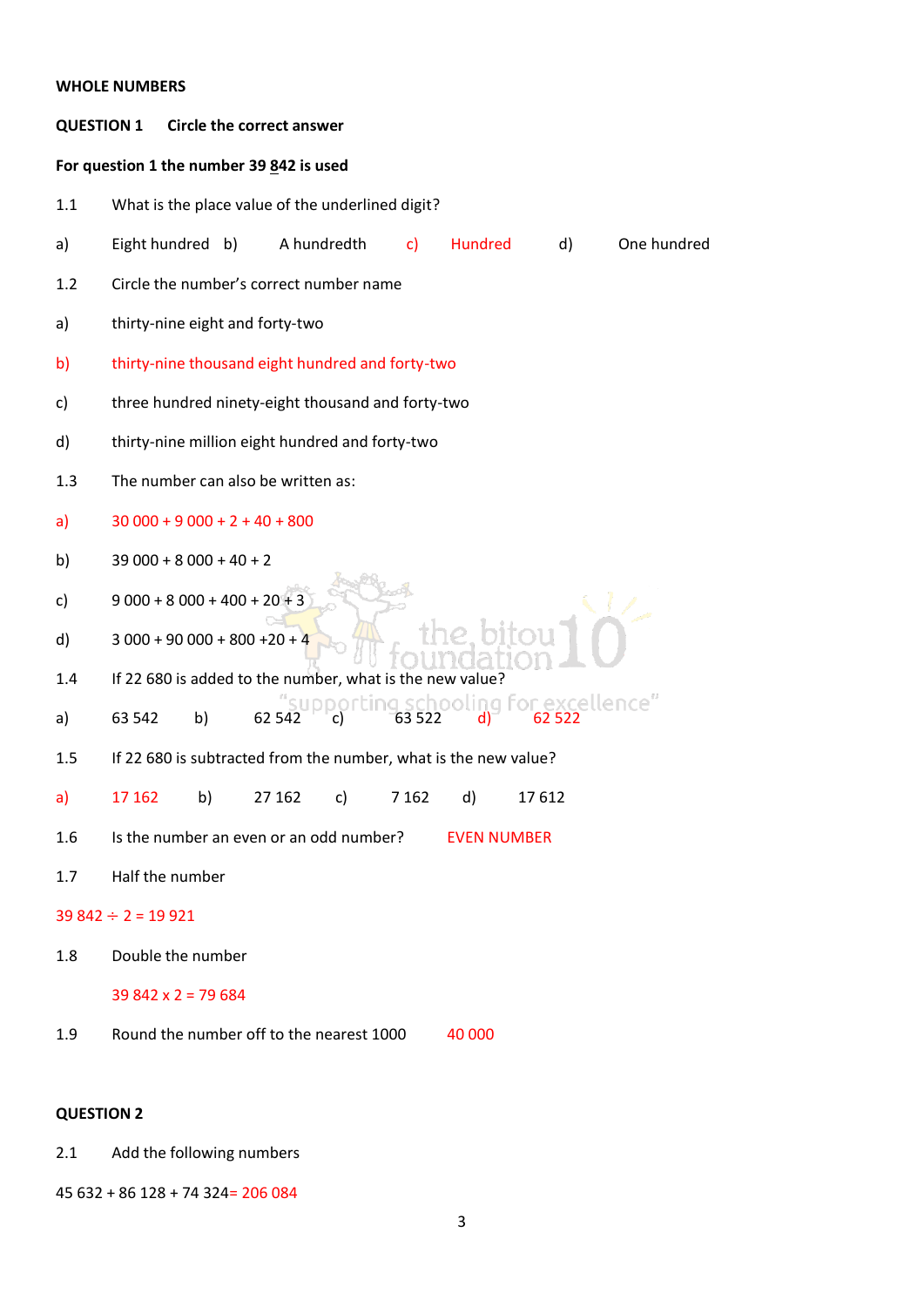2.2 Subtract 123 956 from 986 157

986 157 – 123 956 = 862 201

2.3 Calculate

86 479 + 135 945 – 78 990

86 479 + 135 945 = 222 424

222 424 – 78 990 = 143 434

2.4 Use  $\lt;$ ;  $>$  or =

- a)  $6\,000 + 60 + 6 < 6\,000 + 600 + 6$
- b) 86 478 >86 465
- c)  $800 + 1000 + 50 + 6 > 80 + 1000 + 500 + 6$
- 2.5 Write the numbers in descending order

62 318; 63 381; 62 183; 62 813; 62 831

63 381; 62 831; 62813; 62 318; 62 183

2.6 Round the numbers off to the nearest multiples of a 100 and arrange then in ascending order on the number line

45 456; 45 645; 45 321; 45 681; 45 239; 45 398 9 schooling for excellence"

45 500; 45 600; 45 300; 45 700; 45 200; 45 400



- 2.7 There are 9 850 passengers on a cruise ship. At the first port 1 240 passengers embark (go on board the ship). At the second port 2 800 passengers disembark (leave the ship).
- a) How many passengers were on board after the first port?

### 9 850 + 1 240 = 11 090 passengers

b) How many passengers were on board after the second port?

11 090 – 2 800 = 8 290 passengers

c) How many meals must be prepared after the second port stop, if the passengers eat 3 meals per day?

8 290 x 3 = 24 870 meals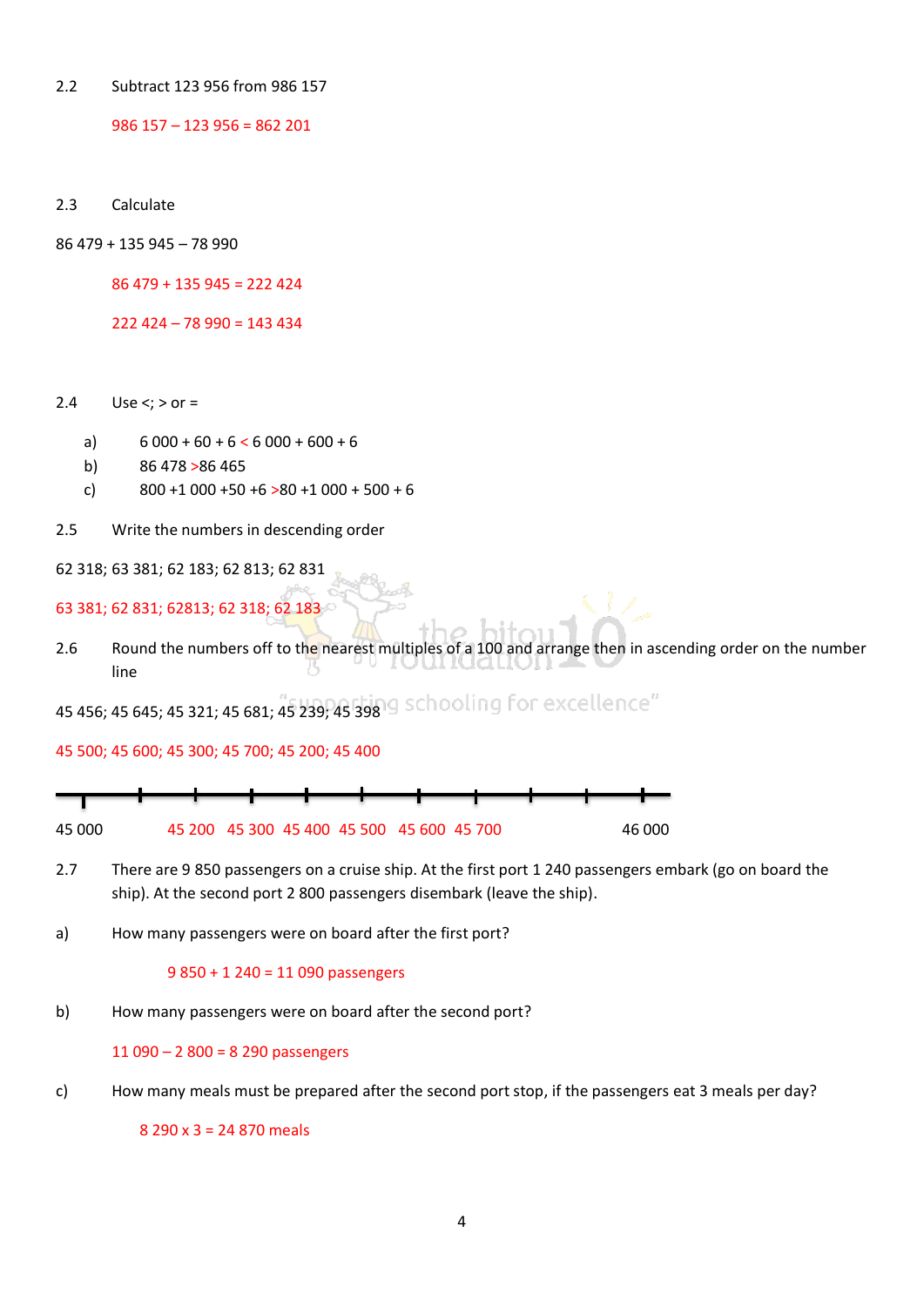#### ADD, SUBTRACT AND MULTIPLY **QUESTION 3** Circle the correct answer  $3.1$  $7894 - 2685 =$  $a)$ 5 211 b) 5 119 c) 5 209  $d)$ 4811  $3.2$  $56754 + 79412 =$ 1 216 166 b) 136 166  $c)$ 238 196  $d)$ 148 166  $a)$  $3.3$  $189 \times 4 =$  $a)$ 4 2 3 9 b) 533 c) 4 3 5 6  $\mathsf{d}$ 756  $3.4$  $36 \times 2 + 15 - 4 =$  $a)$ 83 b) 608 c) 792  $d)$ 49  $3.5$  $3x5 + 2x4 + 36 =$ 840 b) 59 61  $d)$ 120  $a)$  $\mathsf{C}$ ) The multiples of 7 between 20 and 50 are:  $3.6$ 21; 28; 35; 42; 49  $b)$  $27; 34; 41; 48$  c) 20; 27; 34; 41; 48  $a)$ d) 24; 31; 38; 45  $3.7$ The factors of 24 are: 1; 4; 12; 24  $2; 3; 4; 12; 24$  $a)$ 1; 2; 3; 4; 7; 9; 12; 24  $\mathsf{d}$ 1; 2; 3; 4; 6; 8; 12; 24  $b)$  $\mathsf{c}$ ) "Supporting schooling for excellence"<br>The prime numbers between 0 and 10  $3.8$  $2; 3; 5; 7; 9$  $a)$  $1; 2; 3; 5; 7; 9$ b) c)  $2; 3; 5; 7$  d)  $1; 2; 3; 5; 7$

# **QUESTION 4**

 $4.1$ Calculate

Add the following numbers using the column method  $a)$ 

43 159 + 85 965 + 71 156

|             | $\overline{4}$ | 3 <sup>7</sup> |   | $1\quad 5$        | 9              |
|-------------|----------------|----------------|---|-------------------|----------------|
|             |                | 8 5            | 9 | 6 5               |                |
|             |                |                |   | 7 1 1 5 6         |                |
| $2^{\circ}$ | $\overline{0}$ |                |   | $0\quad 2\quad 8$ | $\overline{0}$ |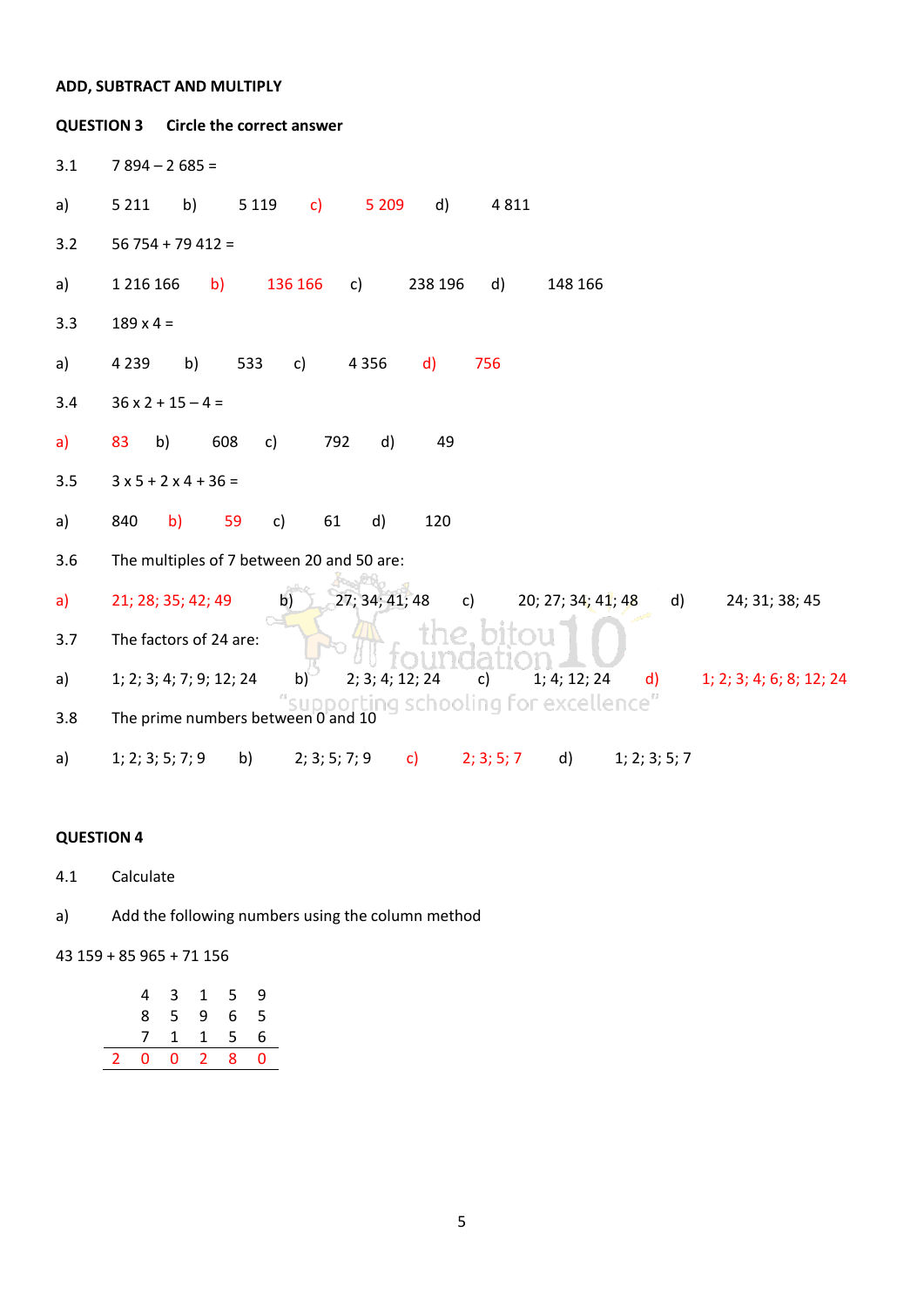b) Round the numbers off to the nearest 1 000 to get an estimate value. Then add the numbers given. Are the values nearly the same? With how much does the values differ?

156 987 + 730 822

157 000 + 731 000 = 888 000 (estimated value)

156 987 + 730 822 = 887 809 (real values)

888 000 – 887 809 = 191 are the difference

- 4.2 Calculate by using the column method
- a) 565 x 6

|   | 5 | 6 | 5 |
|---|---|---|---|
| x |   |   | 6 |
| 3 | 3 | 9 | O |

b) 4 185 x 24



c) 6 841 x 934

|    |                |                | 6.             | 8                   | $\overline{4}$ | 1 |
|----|----------------|----------------|----------------|---------------------|----------------|---|
| x  |                |                |                | 9                   | 3              | 4 |
|    |                |                | $2 \t7 \t3$    |                     | 6              | 4 |
|    | 2 <sup>7</sup> | 0              |                | $5 \quad 2 \quad 3$ |                | 0 |
| 6  | 1              | 5              | 6 <sup>1</sup> | 9                   | 0              | 0 |
| 6. | 3 <sup>7</sup> | 8 <sup>°</sup> | 9              | $\overline{4}$      | 9              | 4 |

4.3 Add the product of 56 and 9 to the difference of 7 951and 5 133

 $56 \times 9 = 504$ 

 $7951 - 5133 = 2818$ 

2 818 + 504 = 3 322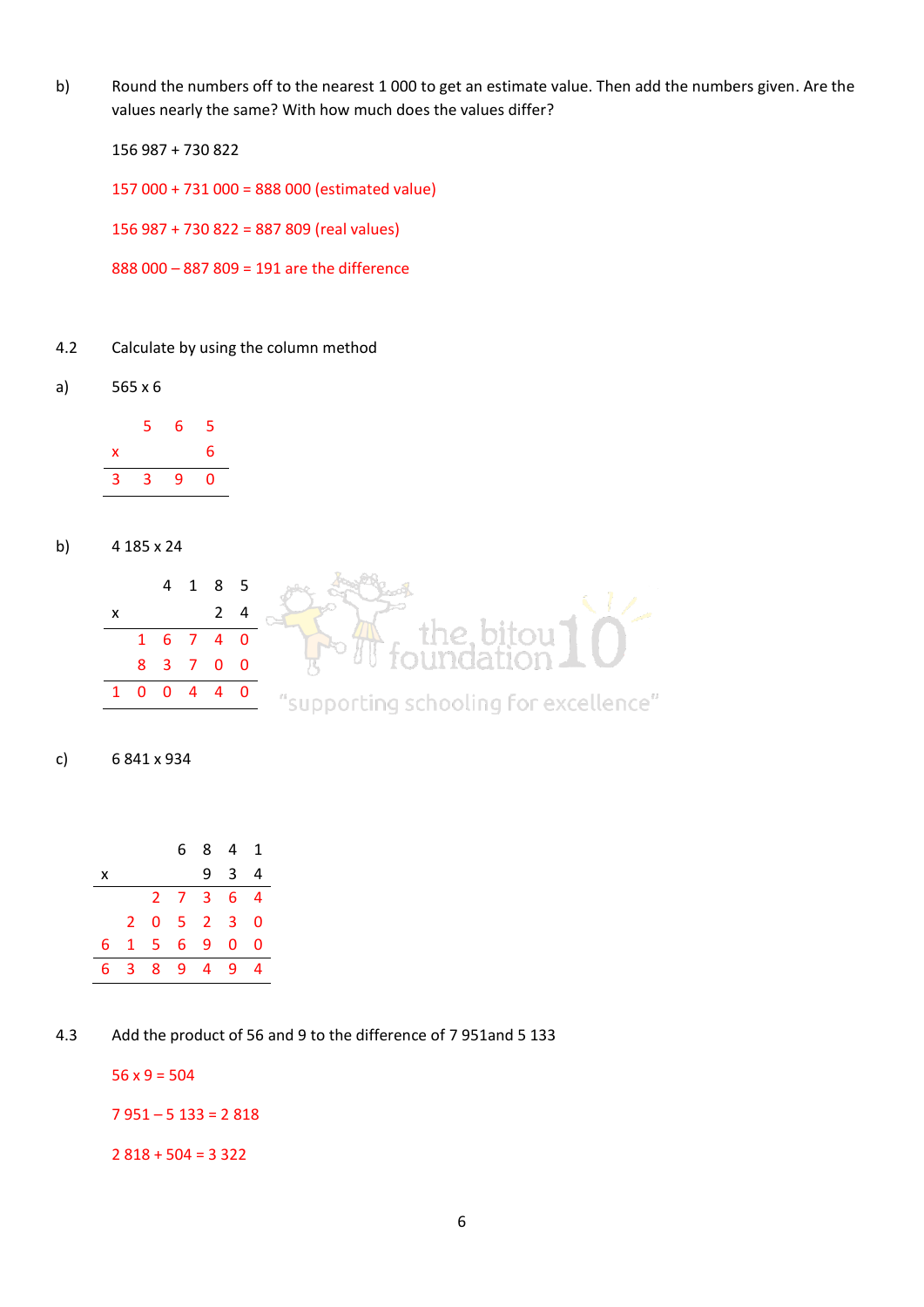4.4 a) A school of 328 learners are visiting Jukani to view the wild cats. Jukani is charging the school a discounted rate of R32 per learner. How much must the school pay Jukani?

328 x R32 = R10 496

b) If a cold drink is R15 and a sandwich R10, how much extra will the school pay if each learner received these for lunch?

R15 + R10 = R25 R25 x 328 = R8 200 extra

4.5 In a town in the Free State the following rainfall, measured in millimetres, fell over a 12-month period

25; 12; 3; 35; 8; 61; 13; 19; 25; 41; 18; 0;

a) How much rainfall was recorded in the 12 months?

#### 260mm

b) It was worked out that a tree will grow 12cm for each 2mm of rain that falls. How tall will a tree grow, that

is 480cm high with the rainfall over the 12 months?

 $260 \div 2 = 130$  mm

130 x 12 cm = 1 560cm

480 + 1 560 = 2 040cm supporting schooling for excellence"

the.bitou](<br>pundation]

c) A nursery charges R12 per cm of a tree that is sold. How much will they charge for the tree in number b)?

2 040 x R12 = R 24 480

4.6 Your mother sends you to the shop to buy sugar, milk, butter, potatoes and tomatoes. You will have to work out which quantities are the best buys to save money. (Circle the cheapest item and add the values together)

| Sugar:                         | 500g for R15 | 1kg for R25      | 2.5kg for R65 | <b>R25</b>     |
|--------------------------------|--------------|------------------|---------------|----------------|
| Milk:                          | 500ml for R5 | 1L for R15       | 2L for R26    | R <sub>5</sub> |
| Butter:                        | 250g for R15 | 500g for R35     | 1kg for R55   | <b>R55</b>     |
| Potatoes:                      | 1kg for R20  | 2.5kg for R45    | 3kg for R57   | R45            |
| Tomatoes:                      | 500g for R8  | 2kg for R30      | 5kg for R100  | <b>R30</b>     |
| Total value for the groceries: |              | R <sub>160</sub> |               |                |

4.7 A = {5; 6; 7; 8; 9; 10; 11; 12; 13; 14; 15; 16; 17; 18; 19; 20; 21; 22; 23; 24; 25}

Use the values from A to answer the questions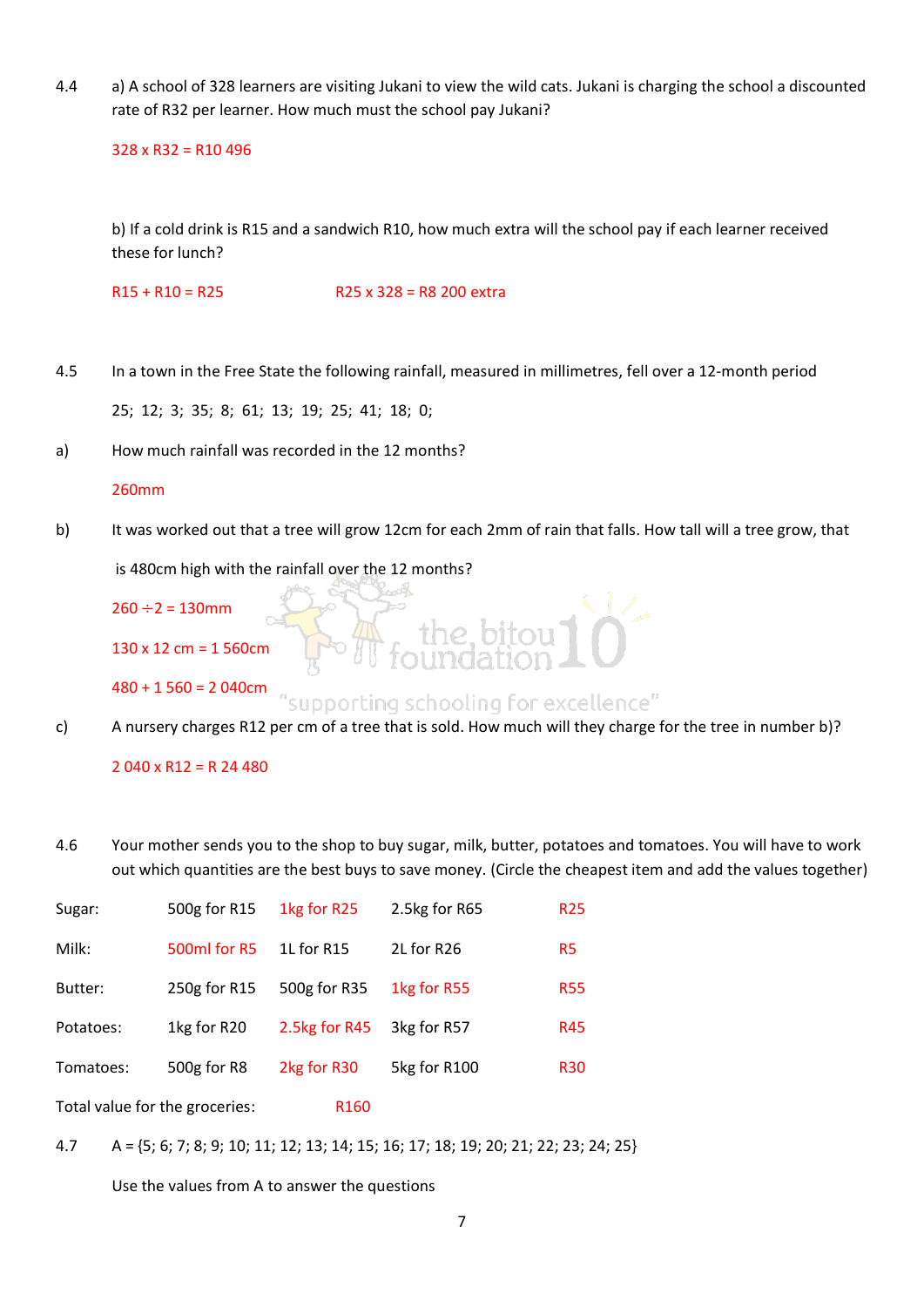| a) | Write down the prime numbers | 5; 7; 11; 13; 17; 19; 23; |
|----|------------------------------|---------------------------|
|----|------------------------------|---------------------------|

- b) Write down the multiples of  $6$  6; 12; 18; 24
- c) Write down the numbers that are divisible by  $3$  6; 9; 12; 15; 18; 21; 24
- d) Write down the factors of 20 5; 10; 20
- e) Is there a factor of 18 and 24 that's the same?
- Factors of 18: 6; 9; 18
- Factors of 24: 6; 8; 12; 24

Circle the answer: YES / NO

#### **DIVISION**

#### **QUESTION 5**

- 5.1 Use the number **8 217** to answer the following questions
- a) Is the number an even or an odd number? ODD NUMBER
- b) Can 3 be divided into 8 217 without a remainder? Show all the steps.

# 3 can divide into the number without a remainder

 $\begin{array}{ccccccccc}\n2 & 7 & 3 & 9 \\
\hline\n8 & 2 & 1 & 7\n\end{array}$ 3 8 2 1 7

c) If 69 is added to the number, can it still be divided by 3 without a remainder? Show all the steps.

 $8$  217 + 69 = 8 286

$$
\begin{array}{c|cccc}\n & 2 & 7 & 6 & 2 \\
3 & 8 & 2 & 8 & 6 \\
\end{array}
$$

d) Divide the number by 9.

$$
9 \quad \frac{9}{8} \quad \frac{1}{2} \quad \frac{3}{1} \quad \frac{1}{7}
$$

- 
- e) Halve the number. Is there a remainder? Why do you think this happened?

4 1 0 8 r1 2 8 2 1 7

The number has a remainder because it is an odd number

5.2 Divide

a)

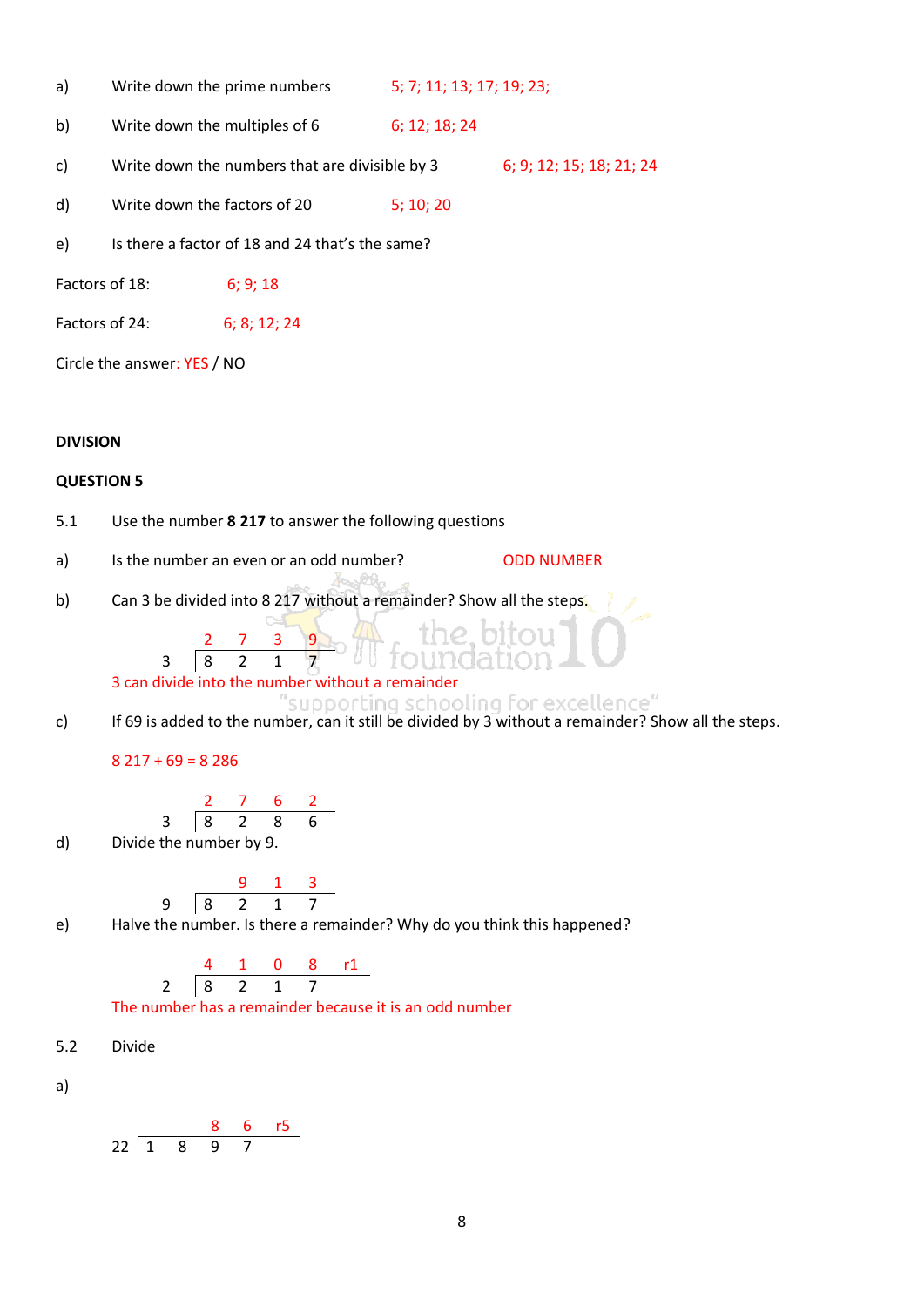$$
\mathsf{b})
$$

$$
\begin{array}{c|cccc}\n & 1 & 7 & 0 & r14 \\
31 & 5 & 2 & 8 & 4\n\end{array}
$$

c)

$$
42 \overline{\smash)9 \quad 9 \quad 9 \quad 2}
$$



- 5.4 A hotel has 520 rooms with 4 beds per room.
- a) How many beds are there in the hotel?

# 520 x 4 = 2 080 beds

b) A school with 672 learners is going away for an outing and are staying in this hotel. How many rooms must the school reserve for the learners?

 $672 \div 4 = 168$  rooms